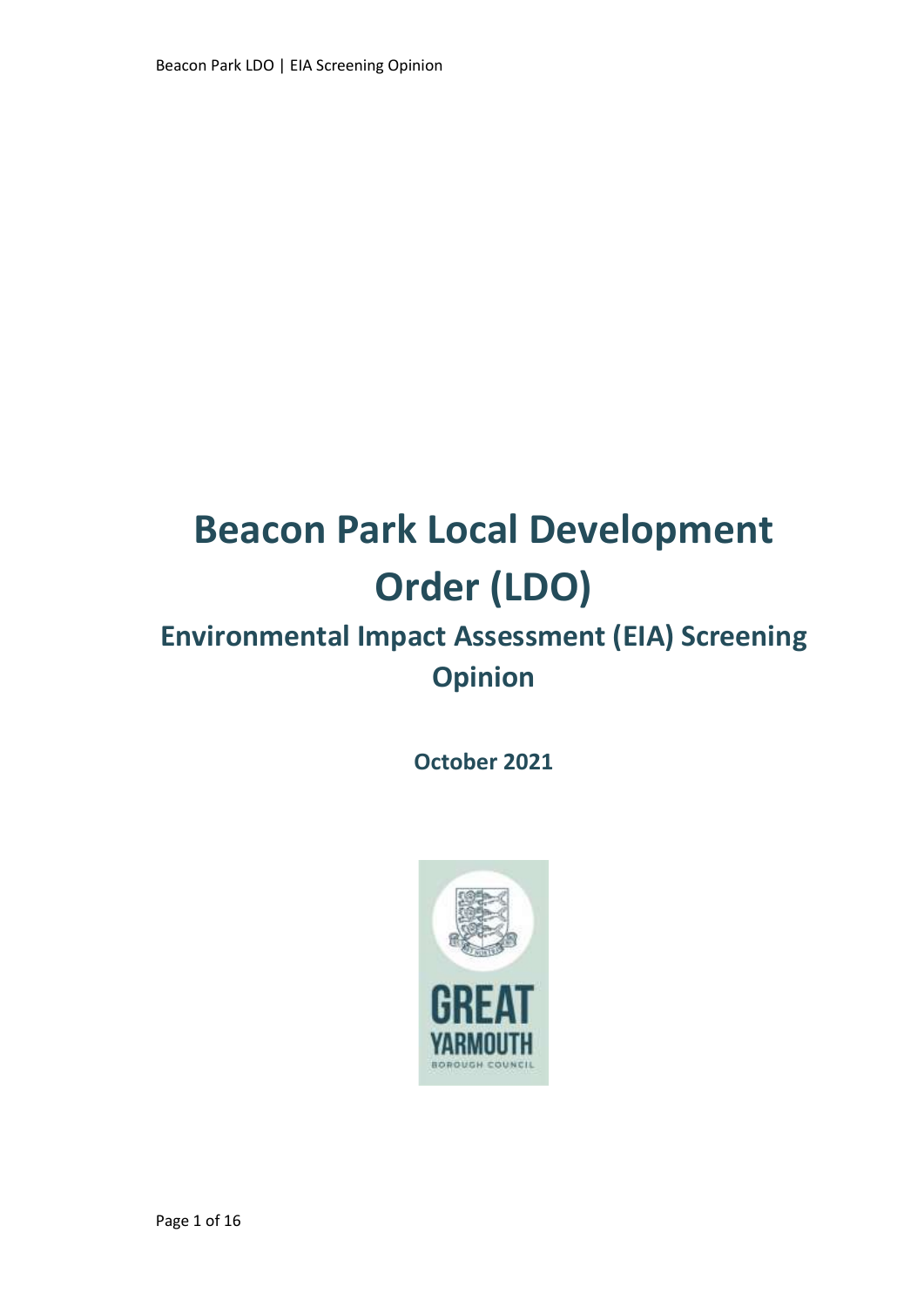## **Contents**

| 1. |  |
|----|--|
|    |  |
|    |  |
| 2. |  |
|    |  |
|    |  |
|    |  |
| 3. |  |
|    |  |
|    |  |
|    |  |
|    |  |
|    |  |
|    |  |
|    |  |
|    |  |
|    |  |
|    |  |
|    |  |
|    |  |
|    |  |
|    |  |
|    |  |
|    |  |
|    |  |
|    |  |
|    |  |
| 4. |  |
| 5. |  |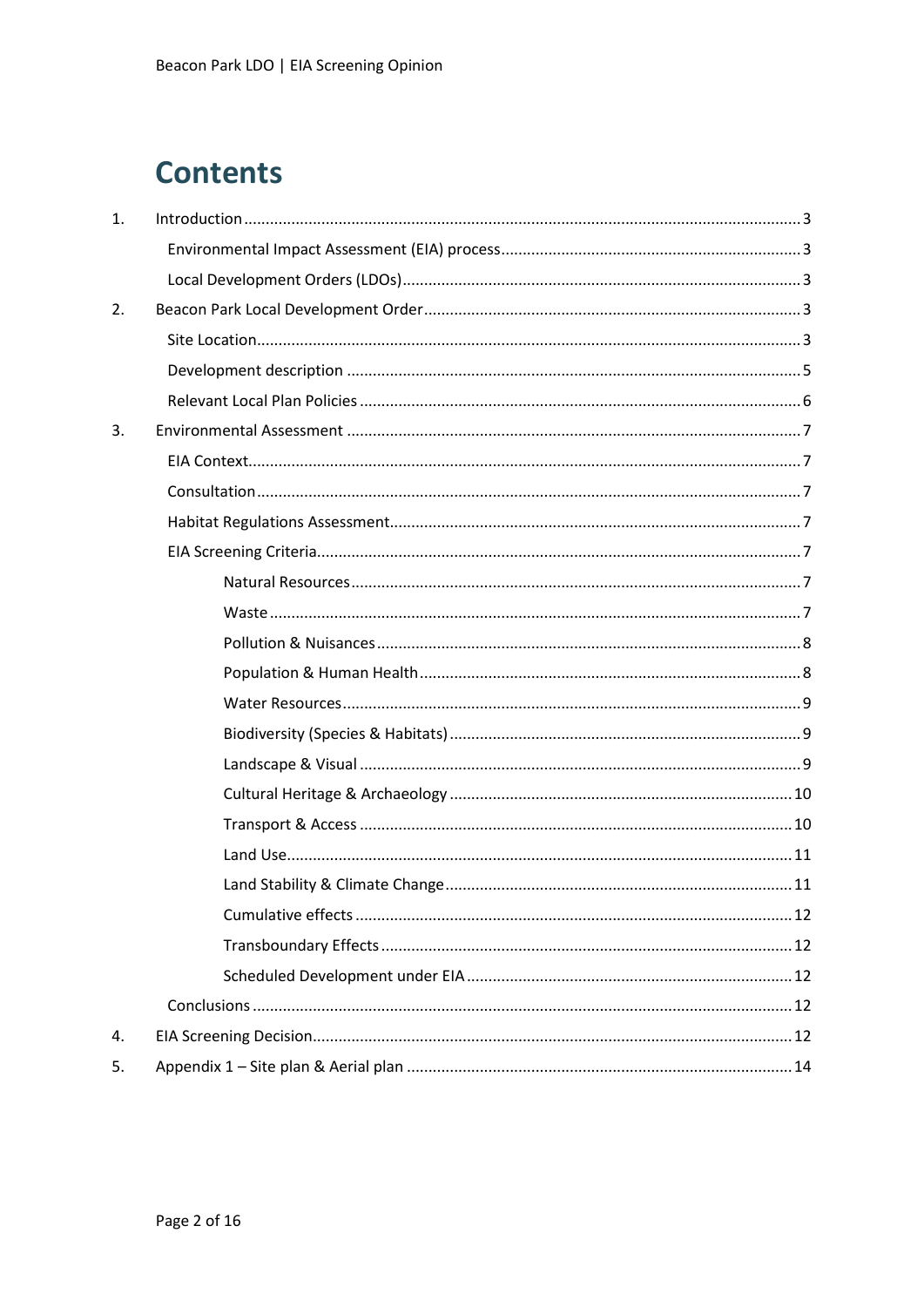## <span id="page-2-0"></span>**Introduction**

## **Environmental Impact Assessment (EIA) process**

- <span id="page-2-1"></span>1.1 The purpose of this report is to determine whether the Beacon Park Local Development Order (LDO) requires a full Environmental Impact Assessment (EIA) in accordance with [The Town and](https://www.legislation.gov.uk/uksi/2017/571/contents/made)  [Country Planning \(Environmental Impact Assessment\) Regulations 2017 \(as amended\).](https://www.legislation.gov.uk/uksi/2017/571/contents/made) To do this, the LDO has been assessed against a range of criteria as set out in Schedule 3 of the above legislation.
- 1.2 Although no individual developments that require full Environmental Impact Assessment (EIA) will be permitted under the LDO, the level of overall cumulative development permitted by the Local Development Order exceeds the relevant thresholds set out in Schedule 2 of the regulations (currently 5 hectares for Industrial Estate Development Projects).

## **Local Development Orders (LDOs)**

- <span id="page-2-2"></span>1.3 A Local Development Order is one of a number of mechanisms that simplify and speed up the planning process. An LDO is a locally focused tool that grants planning permission for specific types of development within a defined geographical area, and by doing so, removes the need for a planning application to be made. Local Planning Authorities (LPAs) have powers to create LDOs.
- 1.4 The procedures for making a Local Development Order are set out in [sections](http://www.legislation.gov.uk/ukpga/1990/8/part/III/crossheading/local-development-orders) 61A to [61D](http://www.legislation.gov.uk/ukpga/1990/8/part/III/crossheading/local-development-orders) and [Schedule](http://www.legislation.gov.uk/ukpga/1990/8/schedule/4A) 4A of the Town and Country Planning Act 1990, as amended, and articles 38 and 41 of the Town and Country Planning [\(Development](http://www.legislation.gov.uk/uksi/2015/595/article/38/made) Management [Procedure\)](http://www.legislation.gov.uk/uksi/2015/595/article/38/made) (England) Order 2015.

## <span id="page-2-3"></span>**Beacon Park Local Development Order**

### **Site Location**

- <span id="page-2-4"></span>2.1 The LDO for Beacon Park comprises 16.7 hectares of land occupied by business units and undeveloped land bounded by landscaping (see Appendix 1). Approximately 5.7 hectares remain undeveloped and available. The area is designated as one of the Great Yarmouth and Lowestoft Enterprise Zone sites. The site area itself has been slightly extended (from that of the area identified in 2012) in the south-east corner to include all of the employment uses.
- 2.2 The site is located to the south west of Gorleston-on-Sea on Norfolk's east coast. Gorlestonon-Sea is a suburb of Great Yarmouth, an internationally renowned centre for the offshore energy industry which also has a high-tech electronics sector. Great Yarmouth's 24-hour port handles a range of cargoes, offering an effective gateway to Northern Europe.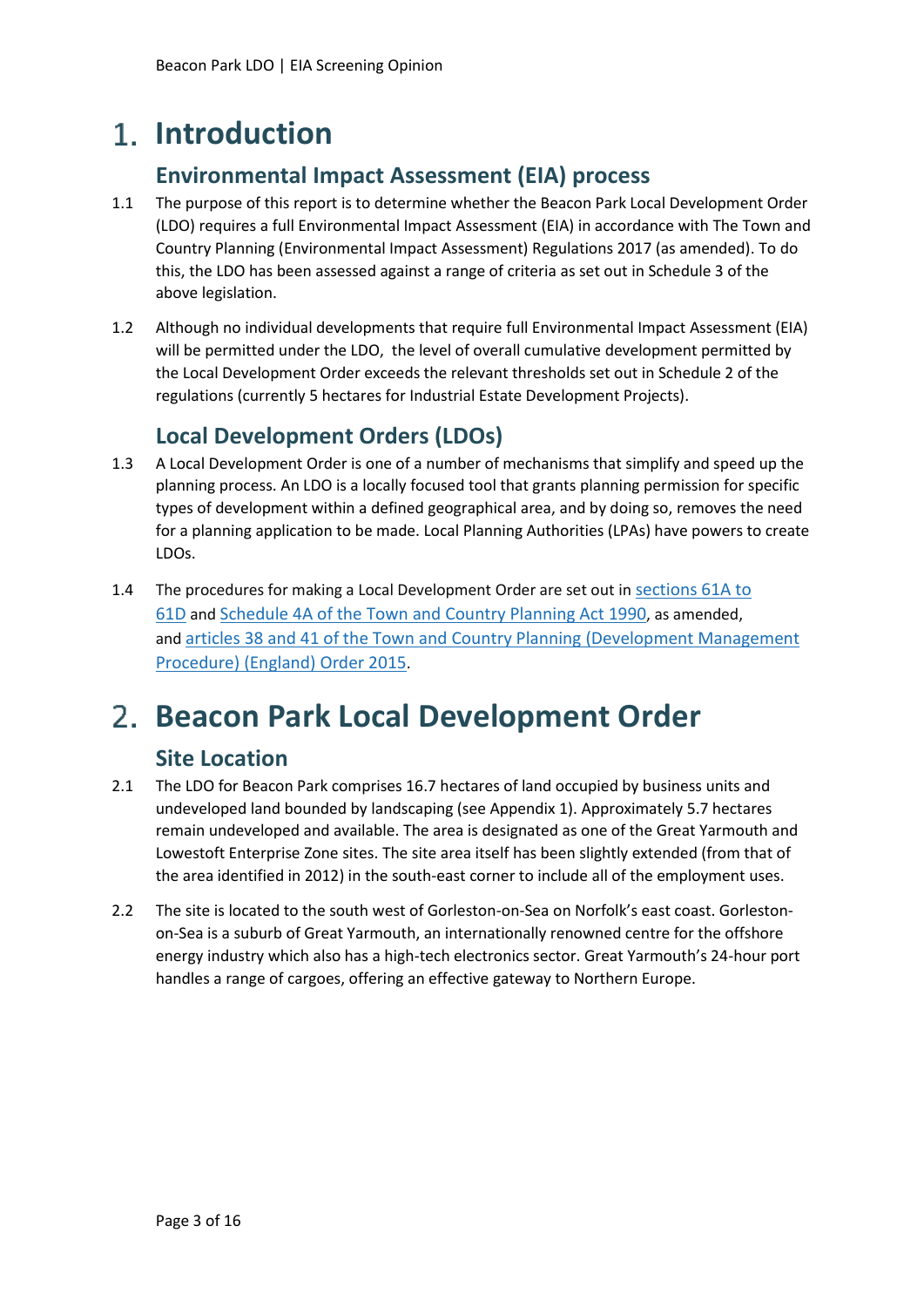

*Figure 1 - Beacon Park Local Development Order*

2.3 Beacon Park lies adjacent to the A47 corridor between Great Yarmouth and Lowestoft, which provides excellent access to both of these settlements. While a larger area comprising a new residential development is also referred to as 'Beacon Park', for the purpose of this LDO, Beacon Park refers only to the existing business park south of Beaufort Way. The majority of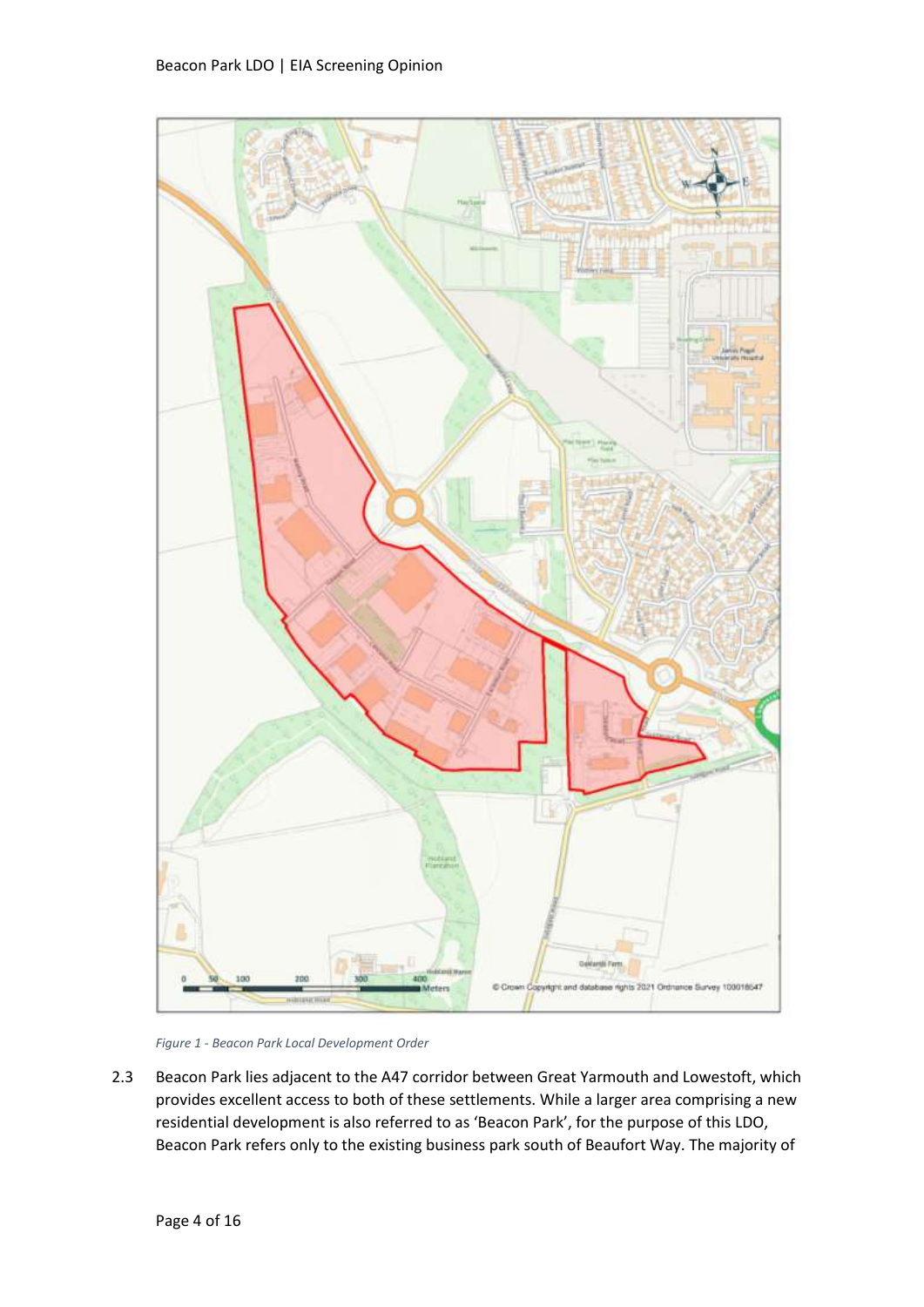

the site is now developed following the success of the 2012 LDO. The development to date has been well-designed set within high quality landscaping.

*Figure 2 - Aerial Photograph of Beacon Park Local Development Order*

### **Development description**

<span id="page-4-0"></span>2.4 Great Yarmouth Borough Council (GYBC) has created this LDO to help enable the further development of Beacon Park. The intention is to allow greater permitted development rights for new business-related development within Beacon Park. The aim is to foster economic growth and provide the opportunity for service, high-tech/research and development sector businesses, particularly those associated with the off-shore energy industry to prosper and grow, through a simplified planning process created by the LDO. The LDO was originally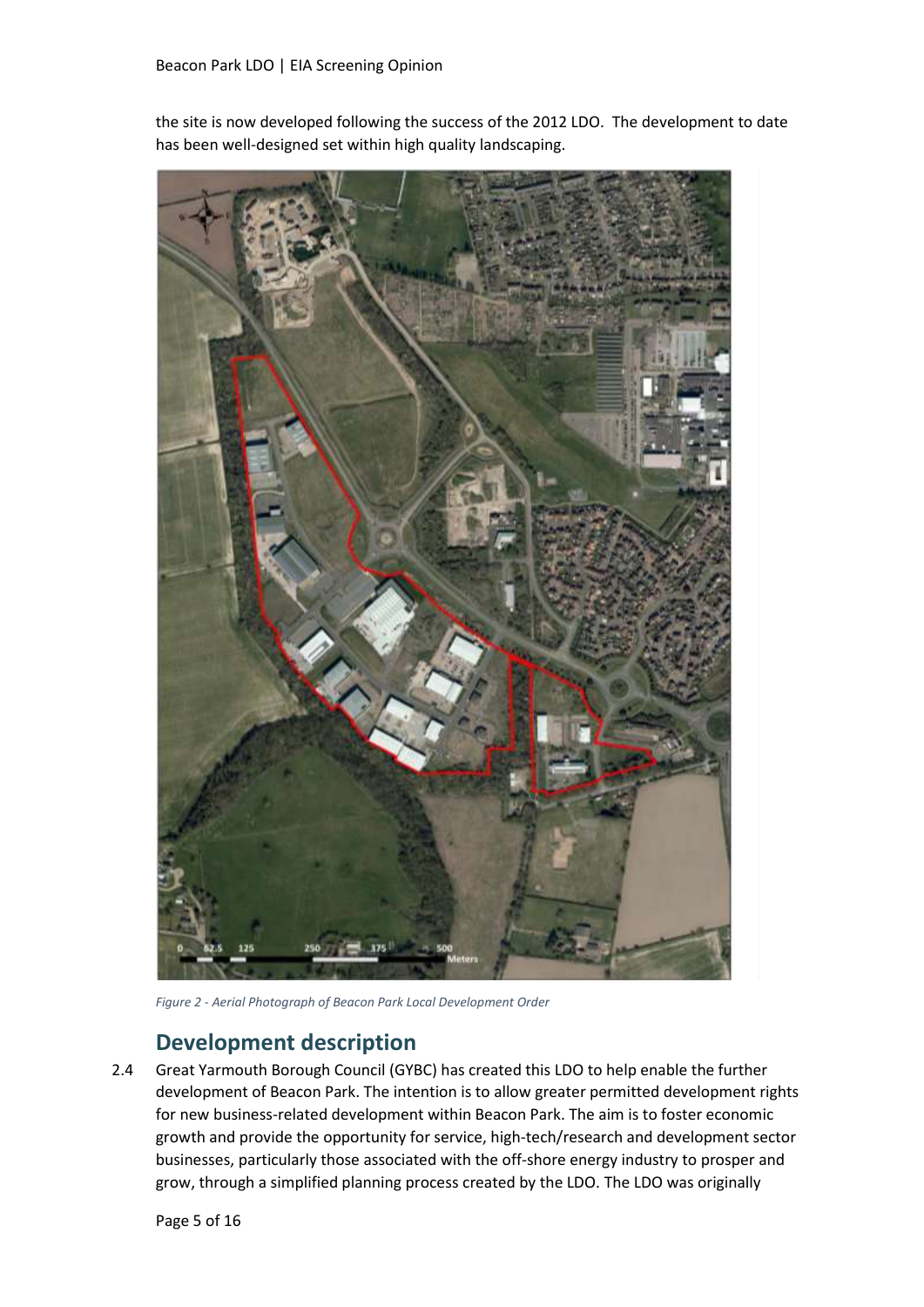adopted in March 2012 for this site, of which this updated LDO will replace. It has been very successful in encouraging inward investment and development on the site with the majority of the site now developed.

- 2.5 The retention of an LDO for the site will continue to reduce the number of planning applications required for business related development on the site, thereby providing the opportunity to speed up the planning process whilst ensuring a suitable measure of quality control. This will continue to be a major benefit to businesses wishing to locate to the area and will provide a degree of certainty as to the type of development which will be acceptable, thereby saving prospective occupiers time and money.
- 2.6 As part of the work associated with the creation of the original LDO adopted in March 2012, a detailed design code specific to Beacon Park was produced. In producing the design code, the existing character of the area was carefully assessed together with the Council's aspirations for the area, thereby providing a clear understanding of the general types of development which would be considered acceptable. The March 2012 LDO has resulted in the creation of a high quality business environment. Therefore, this new LDO retains and updates the detailed design code to ensure future development meets this standard.
- 2.7 The updated LDO provides an opportunity to review and amend the type of development permitted and accordingly revise the design code. Generally, the permitted use within the order has remained unchanged, the main change being an added restriction to prevent change of permitted use from office use to other Class E uses, following changes to the national use classes order. The design code has been updated to reflect and follow the headings of the recently published [National Model Design Code](https://www.gov.uk/government/publications/national-model-design-code).
- 2.8 The LDO grants planning permission for the following classes of development:
	- Class 1: Site Investigation
	- Class 2: Offices and Light Industrial
	- Class 3: Electronic Communications
- 2.9 The permissions are subject to conditions and limitations contained within the LDO. Development under Class 2 and Class 3 must be in accordance with the requirements of the accompanying Design Code. Of particular relevance to this SEA screening report, permission will not apply to Schedule 1 or 2 (where significant effects have been identified through a screening assessment) EIA development. There are also other limitations relating to highway works and mineral and waste matters. The design code itself sets out the parameters which detailed plans must meet for LDO consent to be formally granted.

### **Relevant Local Plan Policies**

<span id="page-5-0"></span>2.10 The Local Development Order will help implement Policies CS6 (of the Core Strategy) which seeks to support economic growth across the Borough and Policy GN4 (of the Local Plan Part 2) which reserves land at Beacon Park for new, extended or replacement business uses. Policy GN4 particularly encourages developments which promote higher value technology, research and development and those supporting services associated with the offshore energy industry.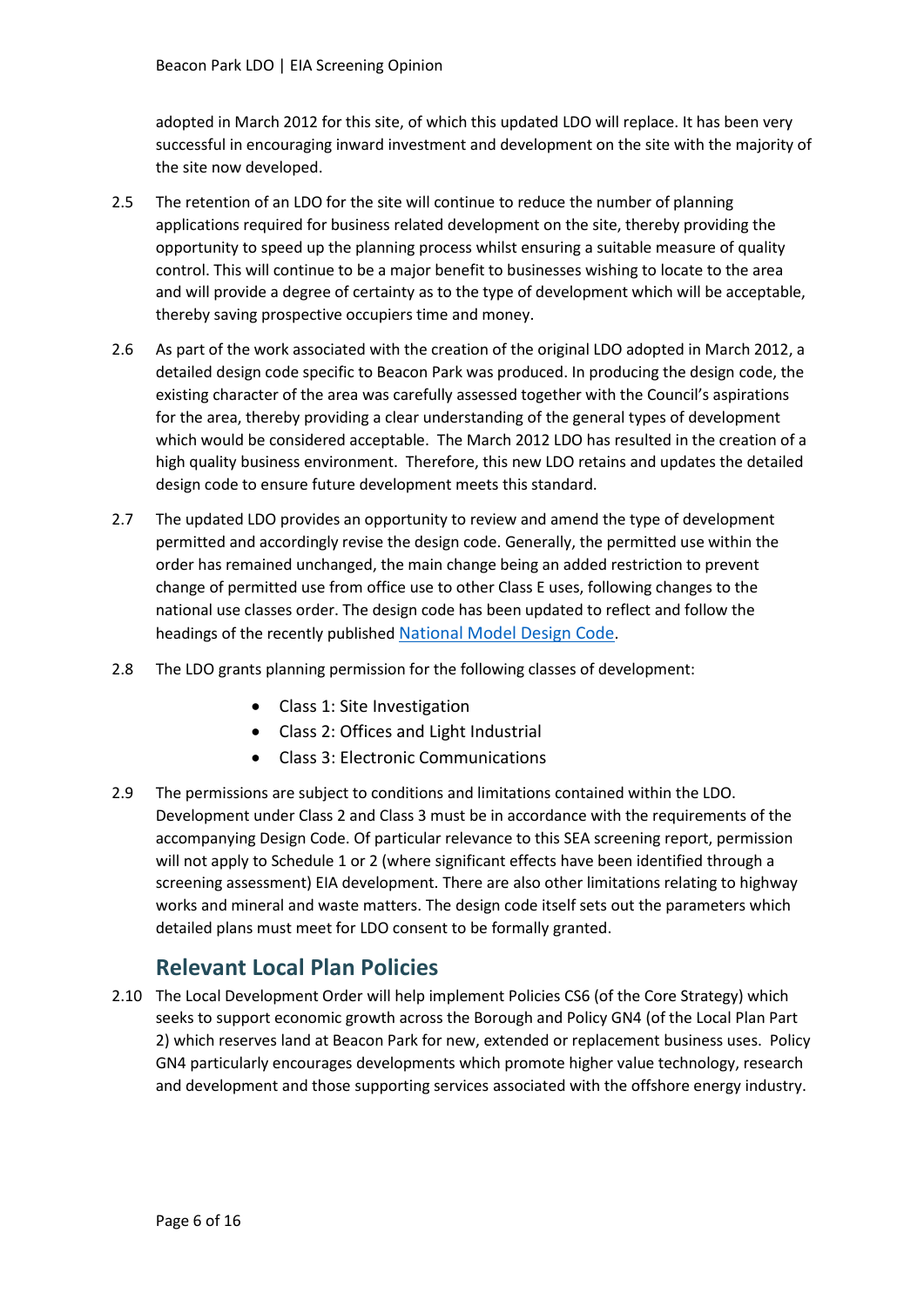## <span id="page-6-0"></span>**Environmental Assessment**

## **EIA Context**

- <span id="page-6-1"></span>3.1 As part of the screening exercise, the LDO (and accompanying design code) has been assessed for likely significant effects upon the environment across a range of criteria set out in the Government's template EIA Screening Matrix.
- 3.2 The LDO has a further safeguard in that individual projects which come forward under the LDO which exceed the Schedule 2 threshold are only permitted under the order if a further Screening Opinion is undertaken prior to commencement which concludes no significant effects. Individual projects under the threshold are not required to undertake a further screening opinion.
- 3.3 In setting the context and baseline conditions, it is important to acknowledge that the business park is largely built out and therefore the additionality from vacant plots or change of use of existing plots is limited.

### **Consultation**

<span id="page-6-2"></span>3.4 The LDO preparation process requires consultation with the public and the Statutory Bodies. The final report will take into account comments and will be revised where necessary.

### **Habitat Regulations Assessment**

<span id="page-6-3"></span>3.5 Alongside this Screening Assessment, a Habitat Regulations Assessment has been prepared. This is required to meet [The Conservation of Habitats and Species Regulations 2017 \(as](https://www.legislation.gov.uk/uksi/2017/1012/contents/made)  [amended\)](https://www.legislation.gov.uk/uksi/2017/1012/contents/made), to consider the impact of proposals on National Site Network Habitat Sites.

## <span id="page-6-4"></span>**EIA Screening Criteria**

#### Natural Resources

- <span id="page-6-5"></span>3.6 The site is in existing use as a business park. The site is largely developed with only 5.7 hectares of undeveloped land remaining. The land is classified as Grade 1 Agricultural Land. The original assessment in locating the business park considered alternative sites but concluded that the loss of high grade agricultural land was unavoidable but limited in scale given the shortage of alternative land when considering other constraints. The remaining undeveloped parcels are no longer suitable for active farming given the plot sizes and location within the business park which is in use.
- 3.7 The topography of the site will remain as it currently exists as the roads and other infrastructure serving the business park effectively constrain any significant changes to the topography of the site. The study site has bedrock geology of Crag Group – detrital sand and gravel sedimentary bedrock. The accompanying Design Code to the LDO encourages the onsite re-use of any sand and gravel extracted as part of the development.
- 3.8 The conclusion in relation to this environmental criterion is that there will be **no likely significant effect.**

#### **Waste**

<span id="page-6-6"></span>3.9 The LDO consent does not grant consent for waste management activities, or general industrial activities. Any development proposal which is considered under 'County Matters'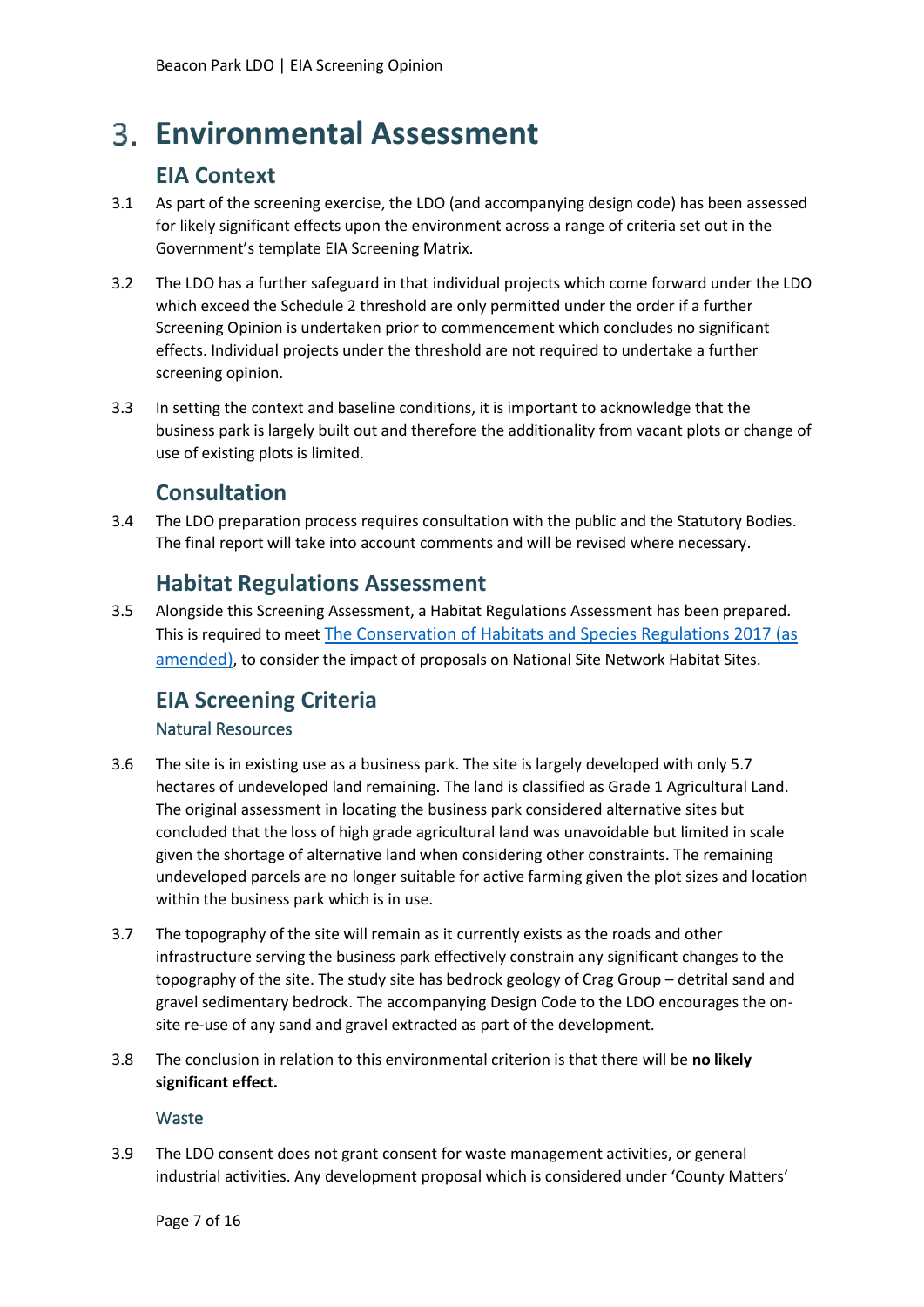will be determined by Norfolk County Council as the Local Planning Authority, this includes waste management based development. It is, however, possible that some activities under light industrial may produce waste during the construction and operational phases. However, effects are not considered to be significant or abnormal during construction or operational phases.

3.10 The conclusion in relation to this environmental criterion is that there will be **no likely significant effect.**

#### Pollution & Nuisances

- <span id="page-7-0"></span>3.11 The site is not within an Air Quality Management Area. With the limited additionality and appropriate mitigations in place, the LDO will have extremely limited potential to impact upon air quality from construction and operational phases.
- 3.12 The LDO only permits light industrial uses which can be carried out in any residential area without detriment to the amenity of that area by reason of noise, vibration, smell, fumes smoke, soot, ash, dust or grit and associated works to enable access and egress, parking, and installation of services to buildings. (I.e. under what is now Use Class E of the Use Classes Order).
- 3.13 Operations may require extra lighting to support activities. The surrounding use to the north and east is urban mainly residential, and there is a substantial woodland landscape buffer to the west minimises impacts across open countryside. The Design Code requires that lighting design keeps glare to a minimum by ensuring that the main beam angle of all lights directed towards any potential observer is not more than 70o. Where upward lighting is required the Design Code requires light trespass to be minimised by directional luminaries and light controlling attachments.
- 3.14 Traffic noise is most likely to impact on Beaufort Way which serves the business park with access to the A47 to the east and the A143 to the west. In terms of commercial/industrial noise sources all existing uses within the business park have appropriate enclosing or screening mitigation of noise sources. With the limited additionality and appropriate mitigations in place, the LDO in the longer term would only result in a low noise impact, but in the shorter term this would be negligible.
- 3.15 The LDO permits electronic communications subject to design and operational requirements. Condition vi) of that class ensures that the development itself and any cumulative exposure will meet International Commission for Non-Ionising Radiation Protection (ICNIRP) guidelines for public exposure. This condition ensures that electromagnetic radiation will be maintained at acceptable levels.
- 3.16 Beacon Park is situated on a Principal Aquifer which is particularly sensitive to pollution. To address this the Design Code restricts deep soakaways for surface water. Sustainable Urban Drainage Systems (SUDS) will be implemented across the site ensuring that flood mitigation is dealt with on site and avoids artificially altering the hydrological cycle.
- 3.17 The conclusion in relation to this environmental criterion is that there will be **no likely significant effect**.

#### <span id="page-7-1"></span>Population & Human Health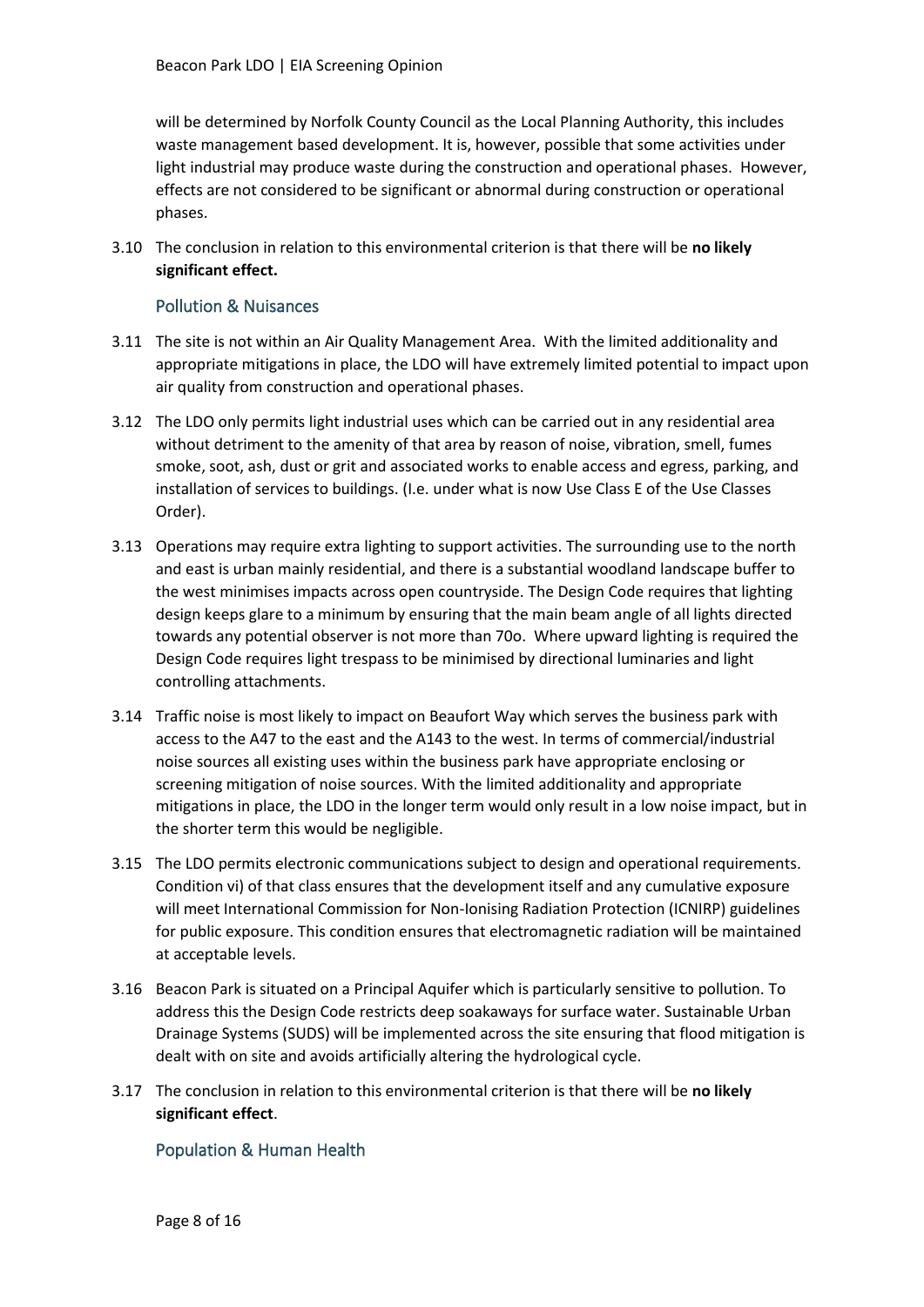- 3.18 There is not considered to be any risks of major accidents associated with the construction, operation or decommissioning of any of the development permitted under the LDO.
- 3.19 Human health can be affected by potential emissions from operations and traffic associated with activities permitted through the LDO (covered in the above 'pollution & nuisances' criterion). These effects are not considered significant for the reasons stated above.
- 3.20 The site provides decent walking routes for recreation, particularly around the planted tree boundary. The site is also serviced by walking and cycling infrastructure to support healthy commuting. Activities on the business park will provide jobs either net new to the Borough or through re-location. There are clear social, economic, and environmental benefits associated with human health that can be achieved through development under this LDO.

#### Water Resources

- <span id="page-8-0"></span>3.21 Beacon Park is located approximately 1.2km inland from the North Sea along the East Coast or Norfolk. It is approximately 1.4km east of the nearest large waterbody, Fritton Lake. Further northwest is the Broads network with Breydon Water, the River Yare, River Bure and River Waveney. Beacon Park is situated on a Principal Aquifer which is particularly sensitive to pollution. To address this through the LDO, deep soakaways for surface water are not permitted. The implementation of SUDS measures will limit the potential for any pollution/contamination to these water bodies (see the above 'pollution & nuisances' criterion).
- 3.22 Based on the conditions in place, the LDO will have **no likely significant effect** on water resources.

#### Biodiversity (Species & Habitats)

- <span id="page-8-1"></span>3.23 The site itself has extremely limited ecological value, with much of the existing site already built up and serviced by access roads. The site has a substantial tree boundary planted around it to reduce the visual impact of the urban edge on the surrounding countryside, which may well provide local habitats. The trees are an important feature of the business park and will be retained.
- 3.24 Habitat Regulations Assessment (HRA) of the Local Plan found that new residential and tourist development has the potential to increase recreational disturbance at nearby National Site Network habitat sites. The closest terrestrial site is Breydon Water SPA, approximately 4.3km north of the site, with the closest marine site, the Outer Thames Estuary SPA and the Southern North Sea SAC, located approximately 1.2km east of the site. No impact pathway was established between new planned employment activities (including the allocation of Beacon Business Park under Policy GN4) and nearby National Site Network habitat sites. This EIA Screening is supported by a HRA Screening that comes to the same conclusion, that **no adverse effects** will result on the integrity of National Site Network habitat sites from development permitted through the LDO.
- 3.25 In conclusion, the LDO will have **no likely significant effect** on biodiversity including protected habitats and species.

#### <span id="page-8-2"></span>Landscape & Visual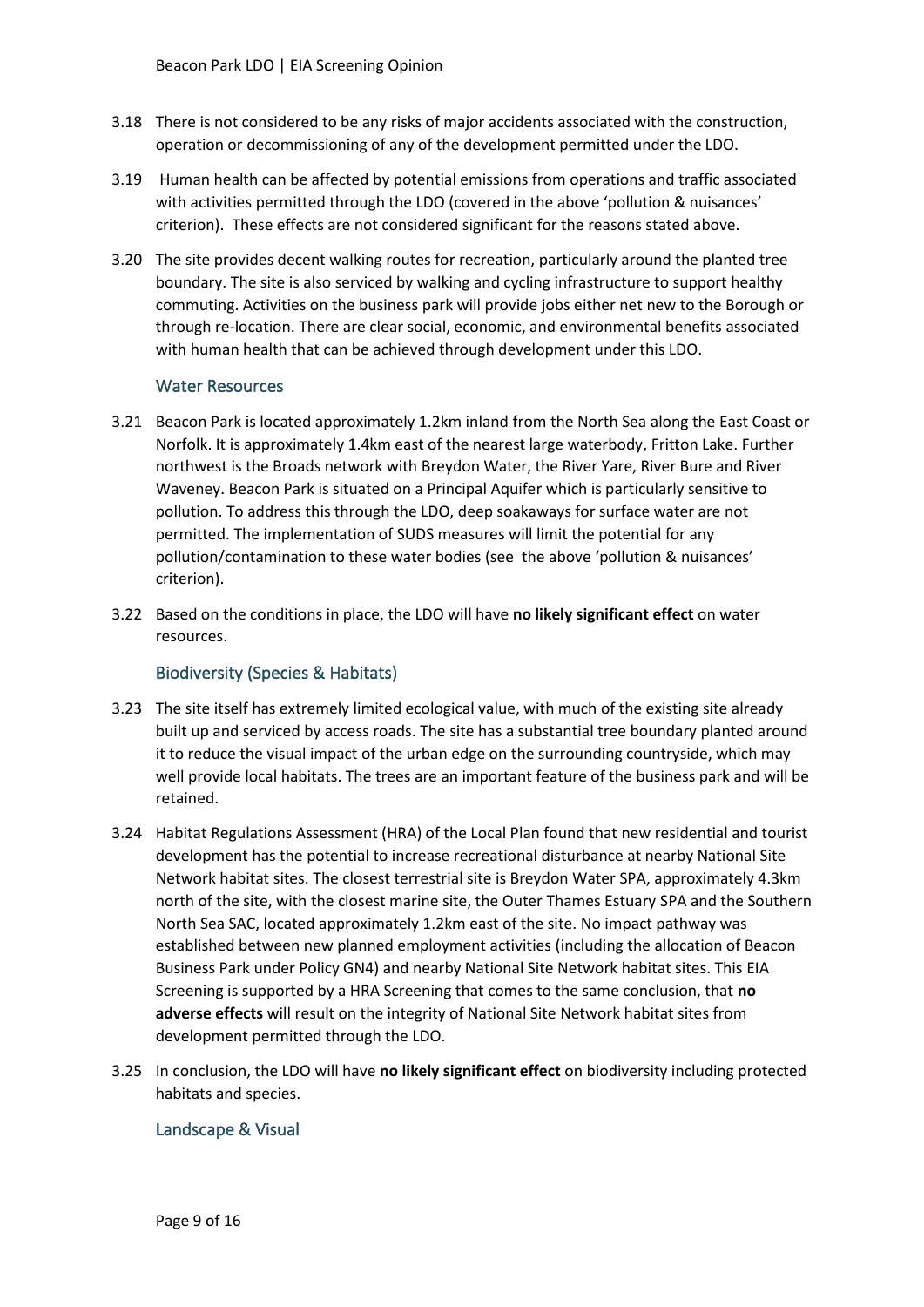Beacon Park LDO | EIA Screening Opinion

- 3.26 The undeveloped part of Beacon Park is still considered to be greenfield, albeit that the plots are already serviced by road and the land is safeguarded/allocated for employment use. To the north is a new residential development and the James Paget University Hospital. The site is otherwise surrounded by arable fields on all other sides, with a substantial tree boundary running along the western edge to minimise the visual impact of the business park on the surrounding countryside. The site is highly visible from public viewpoints along Beaufort Way. However, the context of these views is already a mixture of commercial and residential development. Therefore, the additional development permitted by the LDO is unlikely to result in a material change to the visual experience of the area.
- 3.27 The 2016 Settlement Fringe Study identifies that the area has a very low landscape sensitivity and low landscape value and that the area therefore has a very high landscape capacity. To address potential impacts from the appearance, scale, layout, and design of proposed units, the LDO is supported by a design code that sets clear parameters to be met for consent to be issued.
- 3.28 Based on the existing measures that have been taken, the LDO will have **no likely significant effect** on this environmental criterion.

#### Cultural Heritage & Archaeology

- <span id="page-9-0"></span>3.29 There are no national, regional, or local designations affecting the site itself or within the immediate vicinity.
- 3.30 Beacon Park lies within an extensive area of cropmark evidence of field systems and enclosures of Iron Age to Roman and later. Archaeological Excavations undertaken in 2011 in the western area of the site located a pit containing finds from the late Neolithic to early Bronze Age dates. The extent of the cropmark evidence indicates that there is a high potential that important archaeological remains will be present across the whole of the Local Development Order area. To address this the Design Code includes an Archaeology Protocol which must be followed. This sets out a process which must be followed when undertaking excavations in relation to potential finds.
- 3.31 The conclusion in relation to this environmental criterion is that there will be **no likely significant effect**.

#### Transport & Access

- <span id="page-9-1"></span>3.32 The site is accessed from the relatively new B1535 Beaufort Way link road that connects with the A47 Lowestoft Road in the east to the A143 Beccles Road in the west. The A47 provides the strategic north-south route between Great Yarmouth and Lowestoft to the south. The A47 continues west from Great Yarmouth towards Norwich. The A143 provides a principal route connecting with the A47 to the north and running in a south-westerly direction towards Beccles, Diss and Bury St Edmunds.
- 3.33 The existing Beacon Business Park is accessed from Beaufort Way via Excalibur Road and Gawain Road. Excalibur Road forms a priority junction with Beaufort Way and Gawain Road is the south-west arm of a four arm roundabout further along Beaufort Way to the north-west of Excalibur Road. Lancelot Road connects Excalibur Road to Gawain Road within the Business Park. Malory Road is a cul-de-sac off Gawain Road and serves the northern plots. The is clear road infrastructure and capacity to support the transport needs of the remaining plots.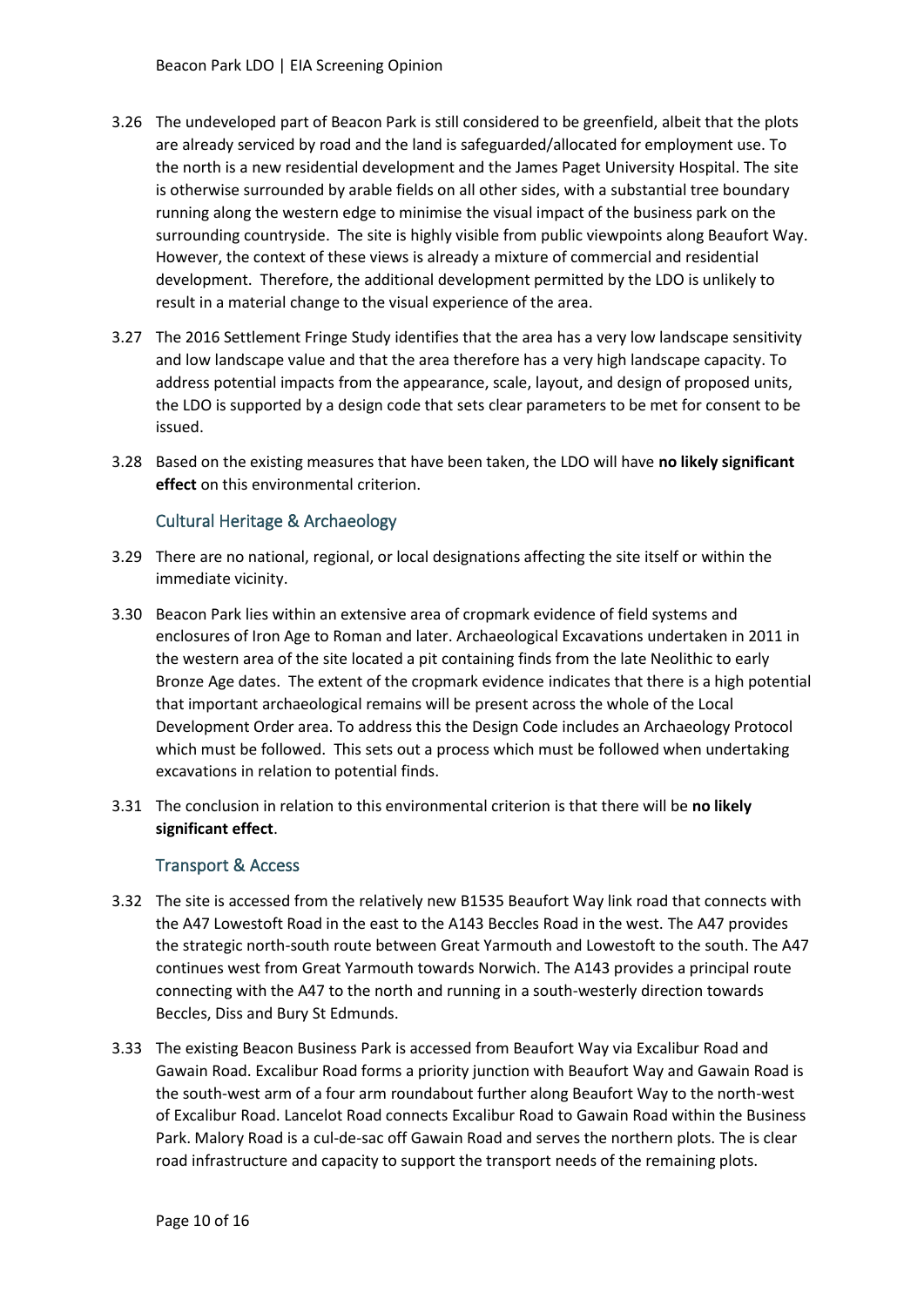- 3.34 The nearest bus stop to the proposed extension site is located on Beaufort Way, adjacent to and opposite Excalibur Road. This bus stop is served by routes X11 and 580. The X11 bus service runs between Belton and Norwich via Gorleston and Great Yarmouth. Approximate journey times are 11 minutes to Belton, 9 minutes to Gorleston town centre, 21 minutes to Great Yarmouth and 64 minutes to Norwich. The 580 bus service is operated by Borderbus and runs between Bungay and Great Yarmouth, via Beccles, with a frequency of approximately one bus per hour during the working day.
- 3.35 Within the immediate vicinity of the site there are sections of shared pedestrian and cycle routes along the existing Beacon Business Park roads and along Beaufort Way. These routes link with the wider network of footways in the general locality and provide a comprehensive and well defined footway network to all local services, facilities and public transport nodes supporting the potential for commute by non-motorised means.
- 3.36 The LDO will not result in the closure of any of these streets or footpaths. The limited additional development proposed by LDO will unlikely have any impacts on congestion on these streets to the extent there will be environmental problems. Additionally, conditions attached to the LDO require compliance with a Travel Plan to maximise travel by sustainable modes and therefore limit the impact on congestion.
- 3.37 The conclusion in relation to this environmental criterion is that there will be **no likely significant effect**.

#### Land Use

- <span id="page-10-0"></span>3.38 The business park effectively forms part of an urban extension to the south-west corner of Bradwell. Bradwell is connected to Gorleston-on-Sea and Great Yarmouth, forming the main urban conurbation within the Borough. North of the site is the residential extension of Bradwell, a further 1,000 properties separated by Beaufort Way (and landscaping along the top edge of the business park). To the north-east is the James Paget University Hospital. To the east of the site is the residential area of south Gorleston separated by the A47 (and landscaping along the eastern edge of the business park).
- 3.39 The LDO only permits light industrial uses which can be carried out in any residential area without detriment to the amenity of that area by reason of noise, vibration, smell, fumes smoke, soot, ash, dust or grit and associated works to enable access and egress, parking, and installation of services to buildings. See the conclusions under 'Pollution & Nuisances' above.
- 3.40 Based on the conditions in place, the LDO will have **no likely significant effect** on surrounding land uses.

#### Land Stability & Climate Change

- <span id="page-10-1"></span>3.41 The location of the land is not susceptible to earthquakes, subsidence, landslides, erosion, or extreme /adverse climatic conditions, e.g. temperature inversions, fogs, severe winds, which could cause the project to present environmental problems.
- 3.42 The Strategic Flood Risk Assessment (SFRA) for Great Yarmouth identities a few small pockets where surface water flooding may be present, but that the site is generally at low risk of flooding (including consideration for climate change).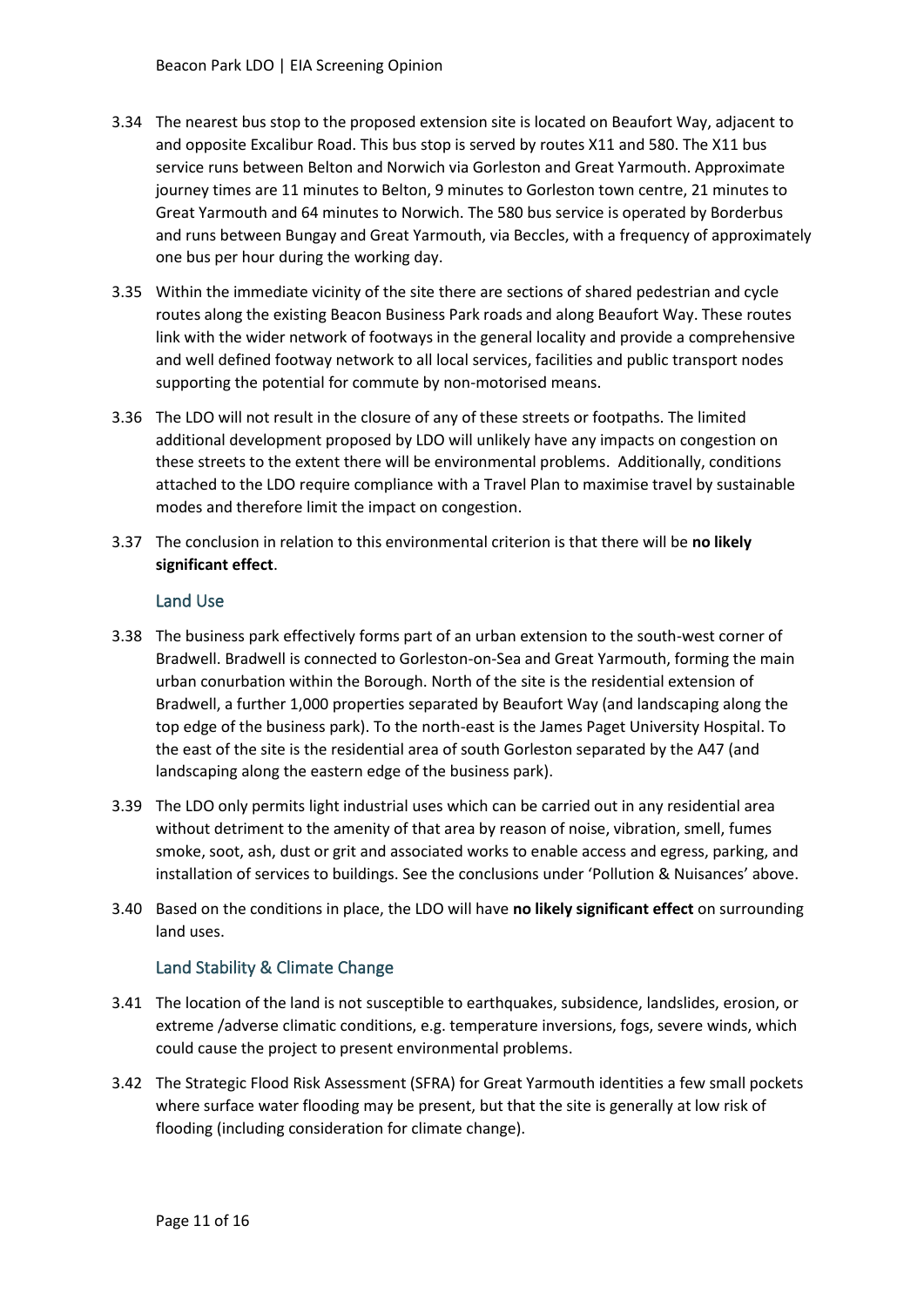3.43 The conclusion in relation to this environmental criterion is that there will be **no likely significant effect**.

#### Cumulative effects

- <span id="page-11-0"></span>3.44 While the business park effectively forms part of an urban extension to the south-west corner of Bradwell, the residential and employment elements have been constructed in phases over the past nine years. This has reduced the potential for nuisance effects. Potential effects associated with pollution, water resources and flooding, landscape and visual, archaeology and transport have been addressed through conditions in place through the LDO consent process.
- 3.45 There are several employment sites across Great Yarmouth, including South Denes which also forms part of the Enterprise Zone. However, all of these sites have been safeguarded/allocated since the Local Plan Core Strategy was adopted in 2015, and most of them are largely developed out. The net amount of remaining vacant sites is low, and therefore the potential for any pollution, transport or other cumulative impacts is also low. The Sustainability Appraisals supporting the Core Strategy and Local Plan Part 2 both concluded that cumulative impacts associated with planned new development would be minimal upon the baseline.
- 3.46 The conclusion in relation to this environmental criterion is that there will be **no likely significant effect**.

#### Transboundary Effects

<span id="page-11-1"></span>3.47 The site is located on the East Coast of England, the UK. There will be no transboundary effects as there are no nearby international boundaries. The conclusion in relation to this environmental criterion is that there will be **no likely significant effect**.

#### Scheduled Development under EIA

<span id="page-11-2"></span>3.48 The EIA Regulations categorise development types as either 'Schedule 1' developments or 'Schedule 2' developments. Developments listed in Schedule 1 will always require an EIA. None of the permitted LDO uses are included on the Schedule 1 list. Should any development permissible under the LDO hit a Schedule 2 threshold, a specific scheme EIA screening will be required and development is only permitted where a further Screening Opinion concludes no significant effects.

#### **Conclusions**

<span id="page-11-3"></span>3.49 The NPPG states that EIA "will only apply to a small proportion of projects considered within the town and country planning regime". The uses that could emerge through the LDO are of a similar nature to the existing development on the site with the remaining space and potential for impacts extremely limited. The LDO requires that any proposed developments that could be considered EIA development will need to be individually screened, and if EIA development is concluded, LDO consent will not apply.

## <span id="page-11-4"></span>**EIA Screening Decision**

It is concluded that the Beacon Park LDO will not have likely significant impacts, therefore a full Environmental Impact Assessment is not required.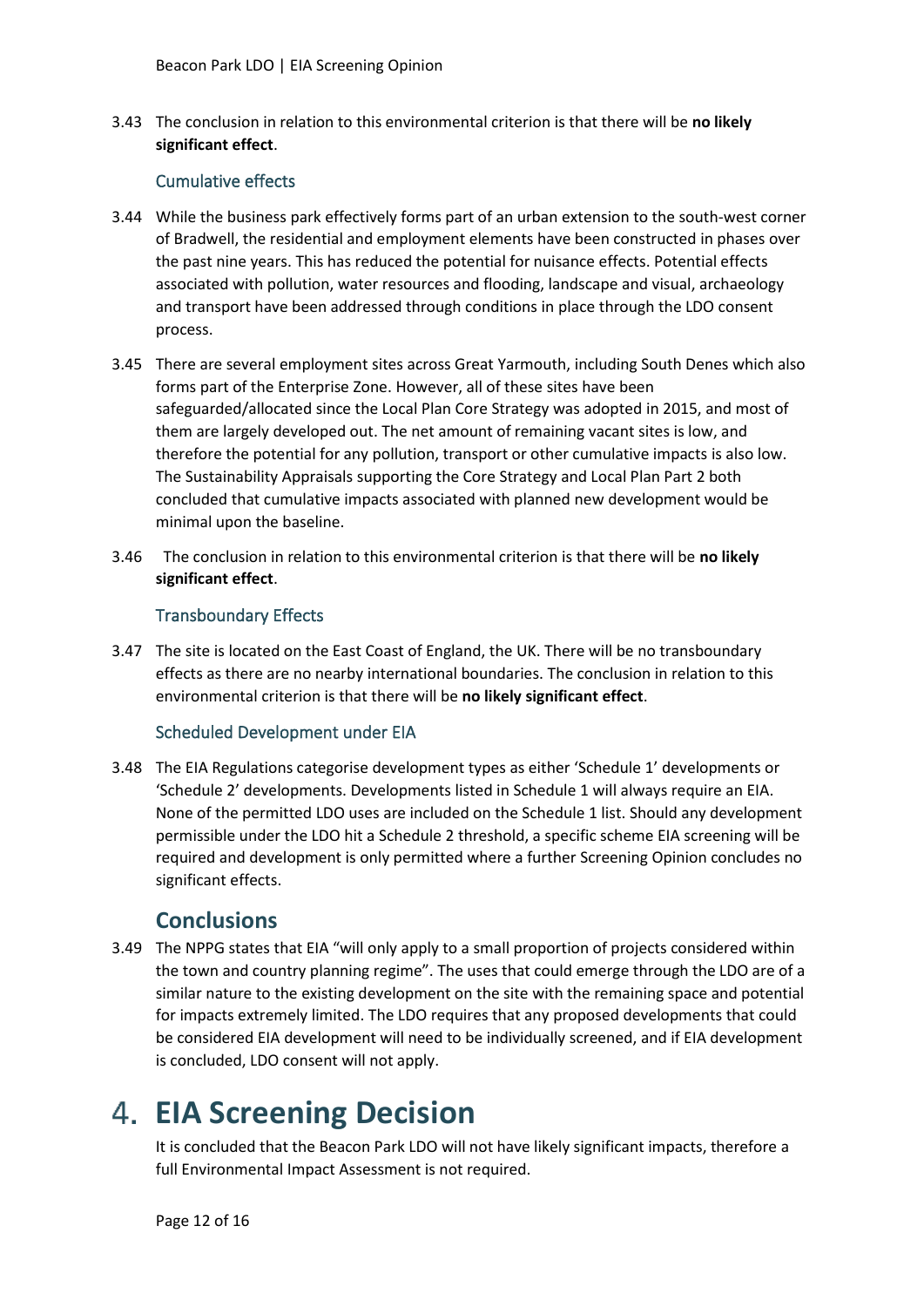Beacon Park LDO | EIA Screening Opinion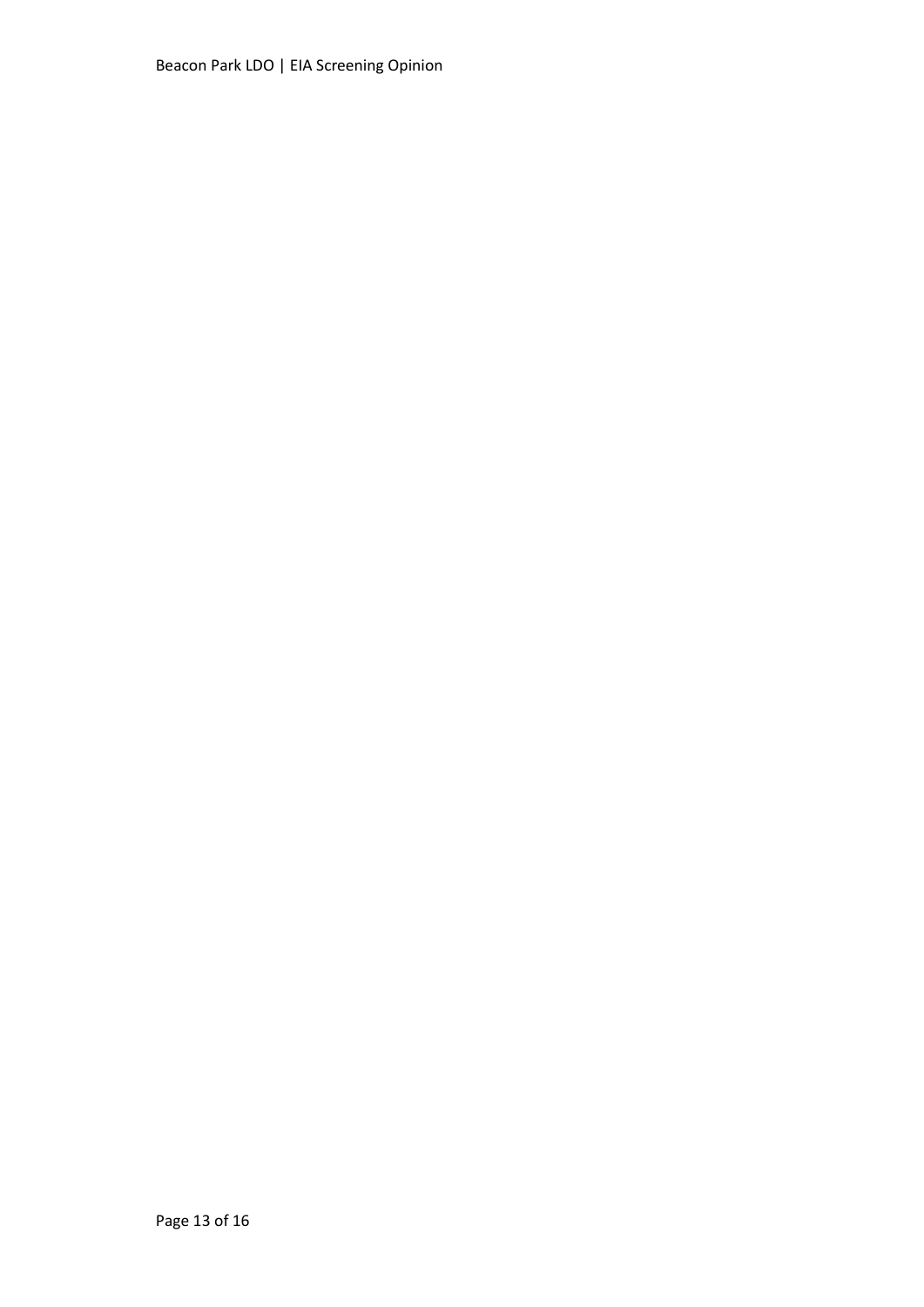## <span id="page-13-0"></span>**Appendix 1 – Site plan & Aerial plan**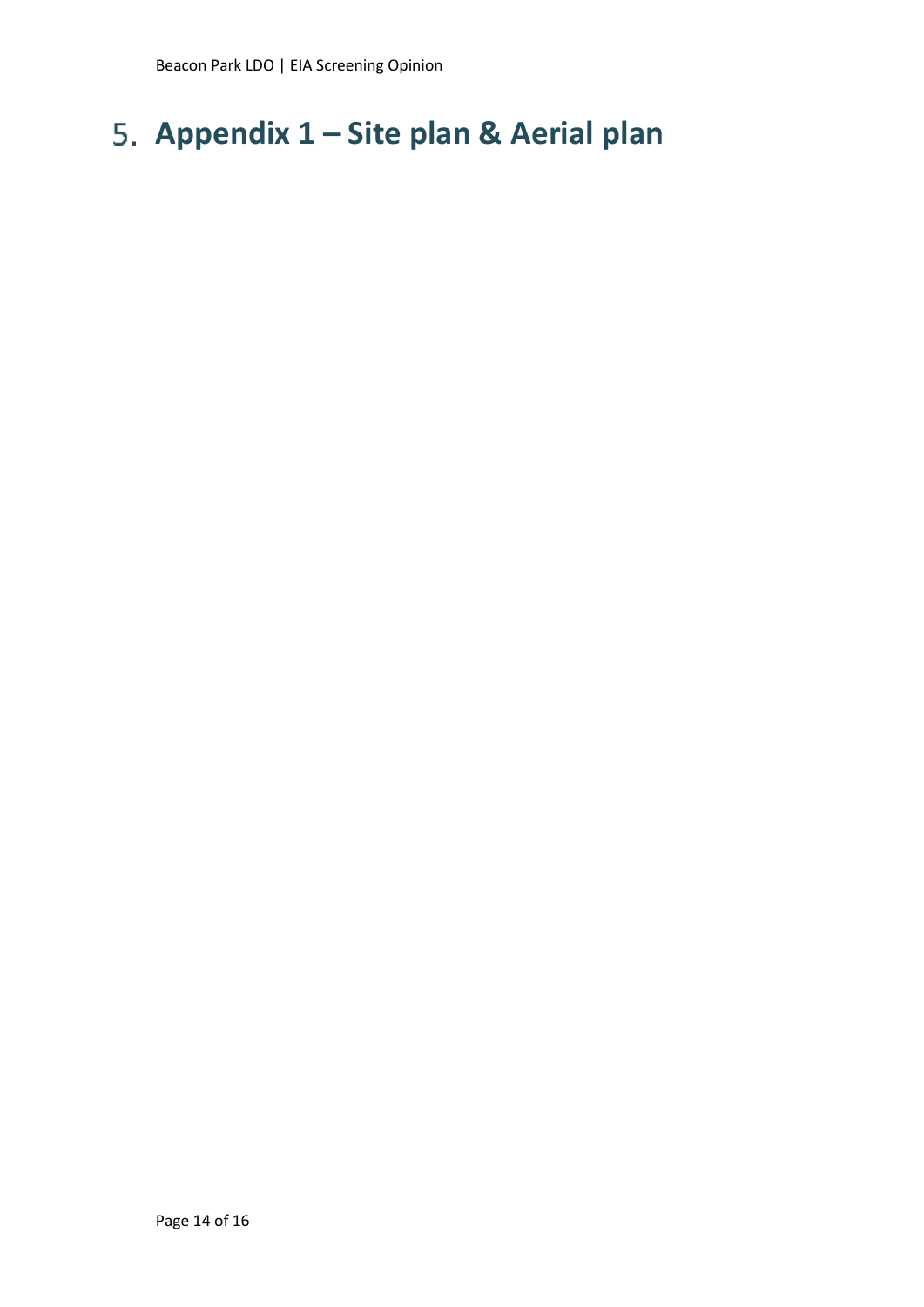

### **Beacon Park LDO**